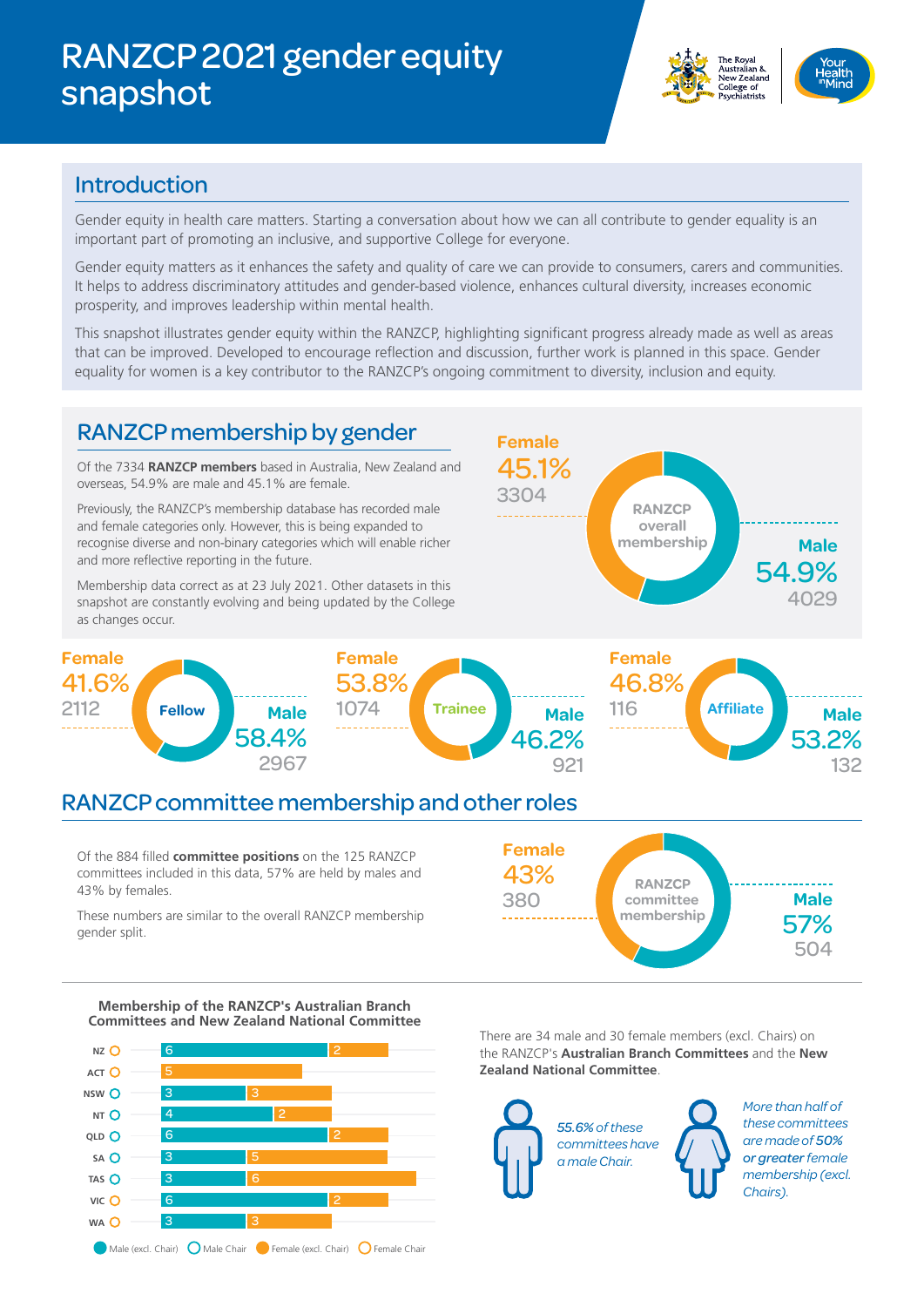

### RANZCP and clinical leadership positions

63.2% of **RANZCP Committee Chair** roles (n=114) are held by males.

Please note, this data only includes formal committees and networks which hold elections and excludes some committees with exofficio membership (such as the Members' Advisory Council and Branch Chairs' Forum) and working steering groups.

Since 2013, of the 5 **Elected Director** positions available on the RANZCP Board each election, there have been

- 26 male and 9 female candidates,
- resulting in 12 male and 8 female appointments.



93 **Clinical Director positions** are held by RANZCP members, with 78 in Australia and 15 in New Zealand.

*Across both countries 78.5% of these positions are held by males and 21.5% by females.*



Of the last 5 **President-Elects**, 3 have been male, and 2 female. However, there have been only 3 female candidates compared to 14 male who have nominated for the position.



### Academic roles, titles and honours

There are approximately 110 RANZCP members in **clinical academic positions** within psychiatry at 24 universities across Australia and New Zealand.

*58% of these positions are held by males and 42% by females.*

*However, 80% of the senior positions (e.g. Head of Psychiatry) are male.*

![](_page_1_Figure_17.jpeg)

236 male members (6.1% of the male membership) use a **title other than 'Doctor'**, e.g. Professor, A/Prof. Only 58 female members (1.8% of female membership) use a title other than 'Doctor'.

Honorific postnominals and citations are bestowed in recognition of public service and lifetime contribution, e.g. Member in the General Division of the Order of Australia (AM) and The Order of New Zealand (ONZ).

54 male RANZCP members have **honorific postnominals** compared to 20 female members.

![](_page_1_Figure_21.jpeg)

![](_page_1_Picture_22.jpeg)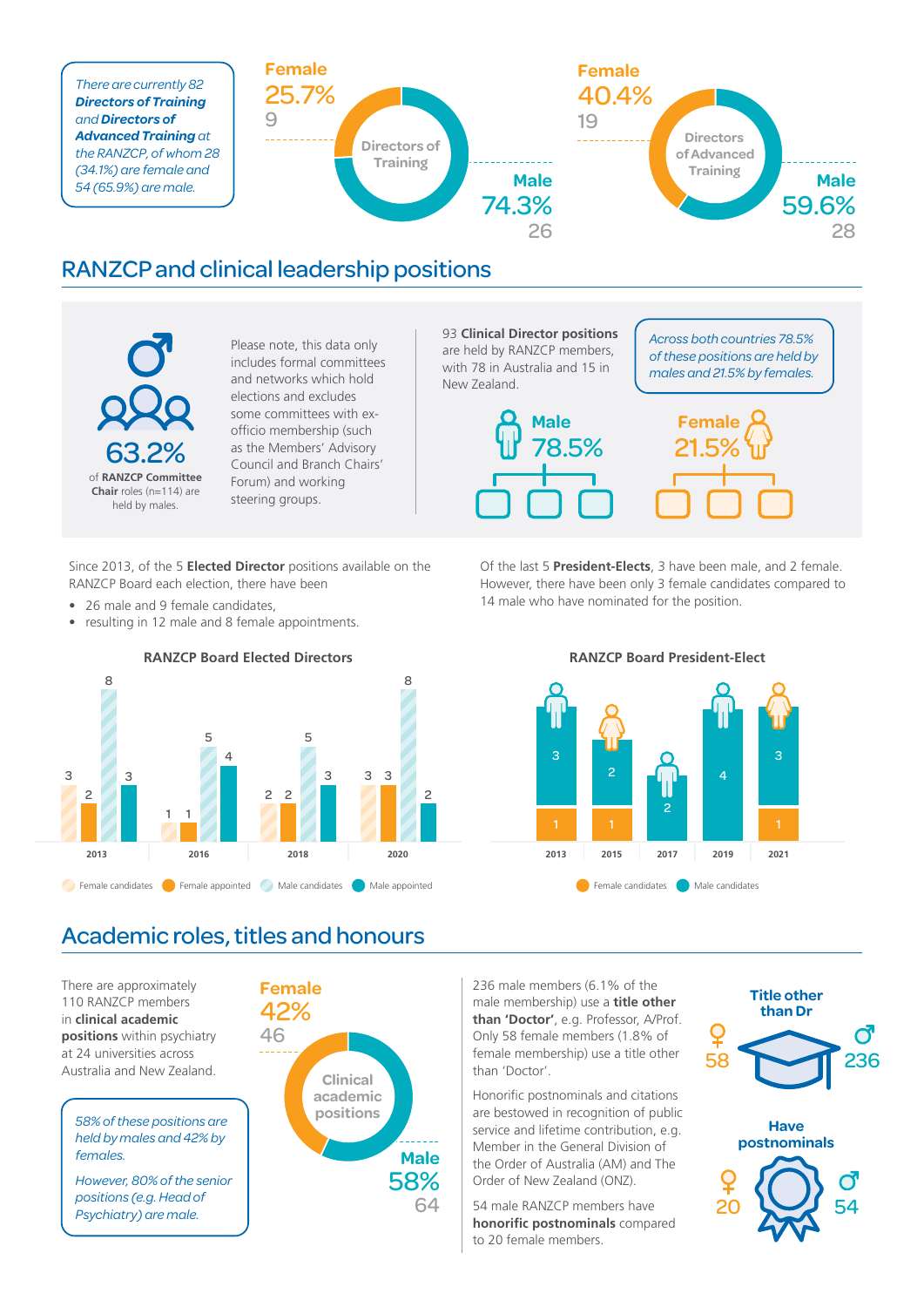## Psychiatry training

![](_page_2_Figure_1.jpeg)

Females have represented >50% in each **Fellowship Program intake** cohort since 2013.

![](_page_2_Figure_3.jpeg)

for males (n=165) and 5.7 years for females (n=168)

![](_page_2_Figure_6.jpeg)

*Based on member fee categories, 8.4% of female trainees are undertaking part-time training (i.e. <0.5 FTE), compared with 4.6% of male trainees who are part-time.*

# Admissions to Fellowship

#### **Training load for Trainees Specialist International Medical Graduate candidates on pathway to Fellowship**

![](_page_2_Figure_10.jpeg)

*There are 149 male (67%) and 75 female (33%) Specialist International Medical Graduate candidates on the pathway to Fellowship.*

51%

![](_page_2_Figure_12.jpeg)

![](_page_2_Figure_13.jpeg)

Since 2012, the **age at admission to Fellowship** has been almost identical for both males and females, with the average age for both genders being 35.5 years, and the median age 34 for females and 35 for males.

The youngest and oldest ages at admission to Fellowship are equal for both genders at 28 and 59 years respectively.

### RANZCP award recipients

![](_page_2_Picture_17.jpeg)

years since.

Since the 1970s, a total of 382 RANZCP awards have been granted, with 134 (35%) received by female and 248 (65%) male members.

*Less than 41% of the awards given out across each decade have been received by female members.*

![](_page_2_Figure_20.jpeg)

![](_page_2_Figure_21.jpeg)